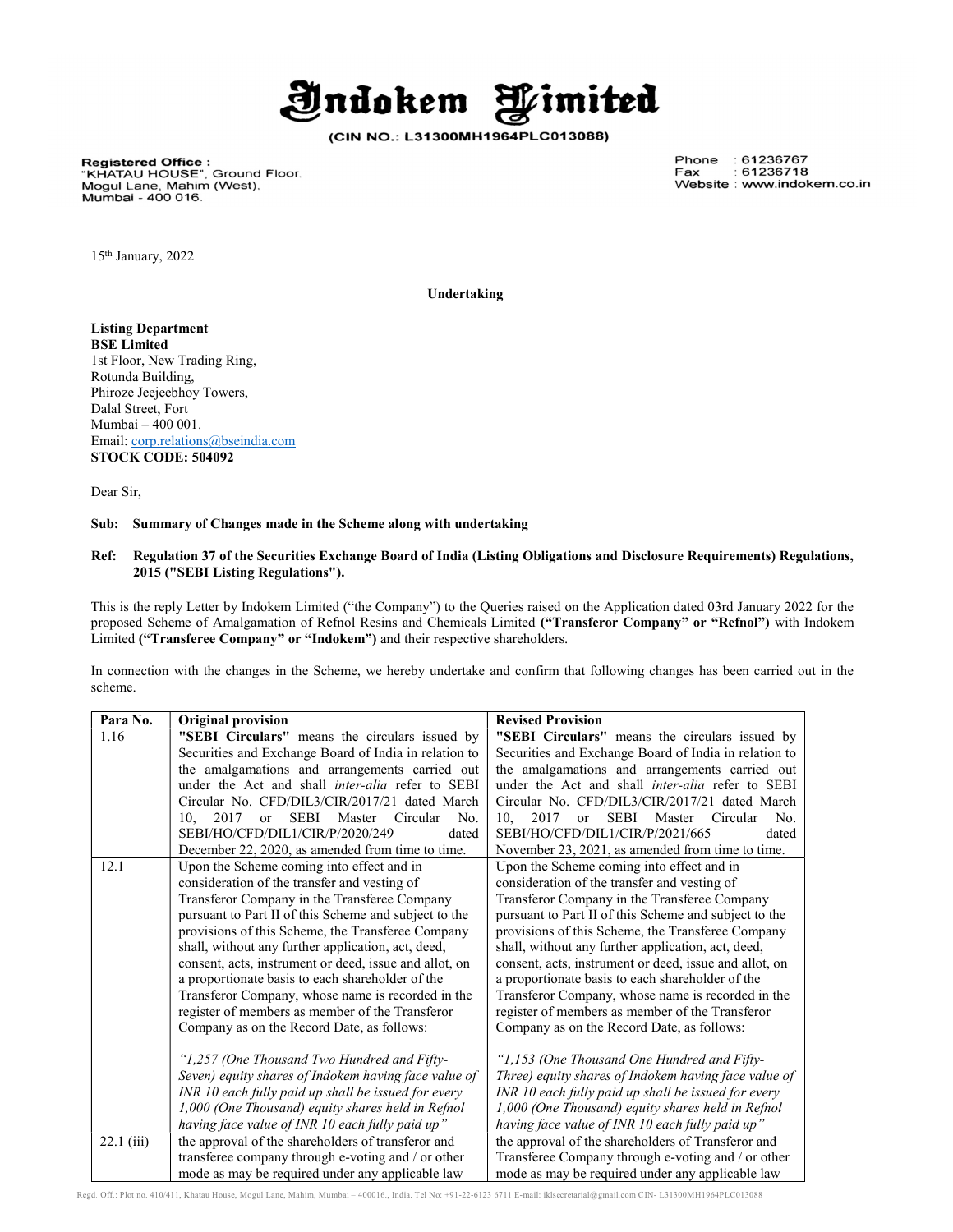

(CIN NO.: L31300MH1964PLC013088)

**Registered Office :**<br>"KHATAU HOUSE", Ground Floor.<br>Mogul Lane, Mahim (West). Mumbai - 400 016.

Phone : 61236767 Fax : 61236718 Website : www.indokem.co.in

| and the SEBI circular. The scheme is conditional       | and the SEBI Circular. The scheme is conditional       |
|--------------------------------------------------------|--------------------------------------------------------|
| upon scheme being approved by the public               | upon scheme being approved by the public               |
| shareholders through e-voting in terms of Para $10(a)$ | shareholders through e-voting in terms of Para $10(a)$ |
| of Part I of SEBI Master Circular No.                  | of Part I of SEBI Master Circular No.                  |
| SEBI/HO/CFD/DIL1/CIR/P/2020/249 dated                  | SEBI/HO/CFD/DIL1/CIR/P/2021/665 dated                  |
| December 22, 2020 and the Scheme shall be acted        | November 23, 2021 and the Scheme shall be acted        |
| upon only if vote cast by the public shareholders in   | upon only if votes cast by the public shareholders in  |
| favour of the proposal are more than the number of     | favour of the proposal are more than the number of     |
| votes cast by the public shareholders against it.      | votes cast by the public shareholders against it.      |

Apart from the above, there are no other changes in the scheme which was earlier filed with the stock exchange.

We will be pleased to provide any further information/ clarification as you may require in this regard. We request you to take the above on record and would be obliged if you could provide your Observation Letter or No-Objection Letter to the Scheme at the earliest.

Thanking you,

Yours truly, For Indokem Limited

 Rajesh Rajesh Dinkar Pisal<br>Dinkar Pisal **Date: 2022.01.16** Digitally signed by

Rajesh Pisal Company Secretary

Encl: A/A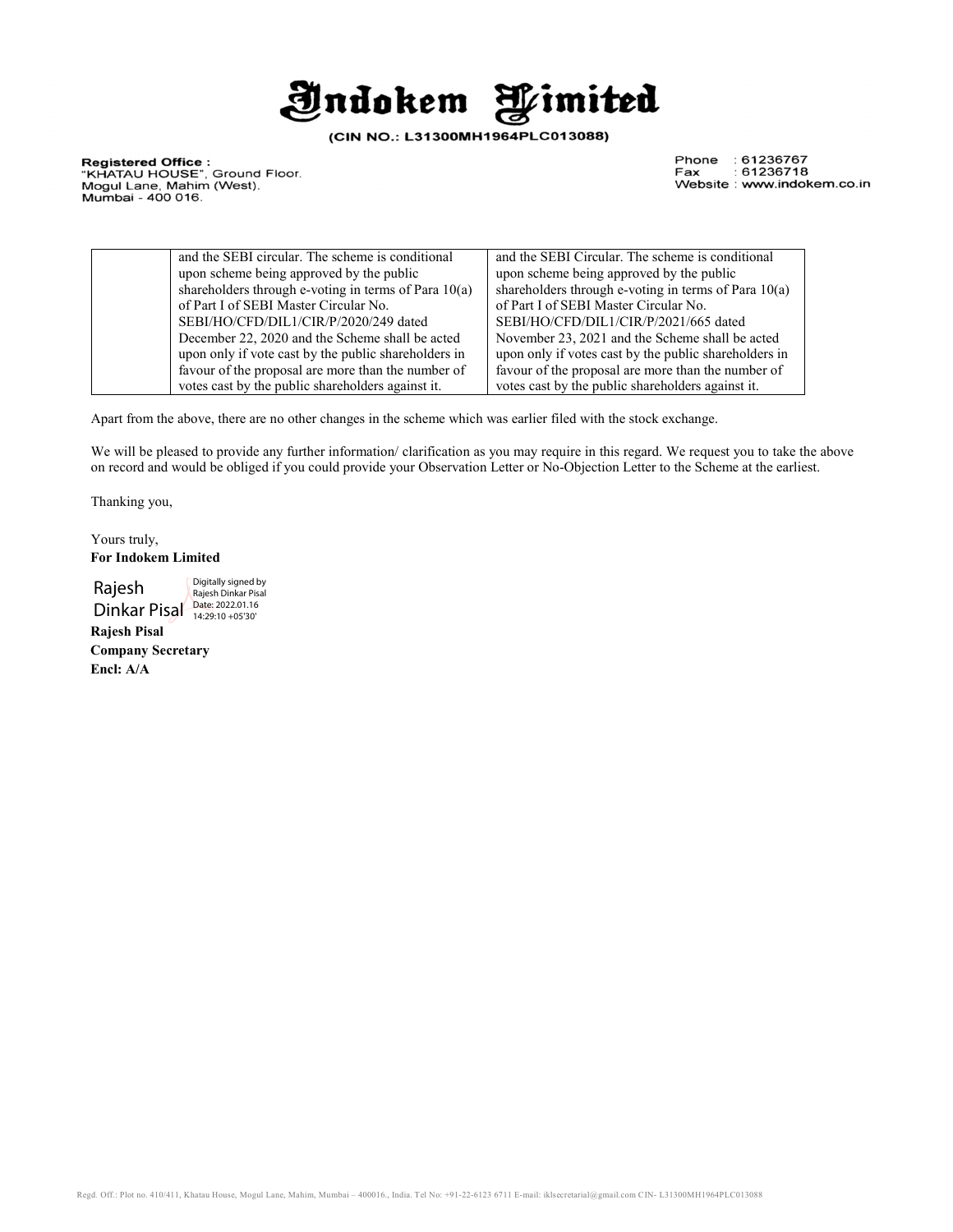# **REFNOL RESINS & CHEMICALS LIMITED**

Plot 23. Phase III, G.I.D.C., NARODA. Ahmedabad - 382330. INDIA Tel: + 91 - 79- 40209208, 40209209 Email: contact@refnol.com Website: www.refnol.com CIN No.L24200MH1980PLC023507 **REFNOL** 

January 15, 2022

Undertaking

**Listing Department BSE** Limited 1st Floor, New Trading Ring, Rotunda Building, Phiroze Jeejeebhoy Towers, Dalal Street, Fort Mumbai - 400 001. Email: corp.relations@bseindia.com **STOCK CODE: 530815** 

Dear Sir,

## Sub: Summary of Changes made in the Scheme along with undertaking

### Ref: Regulation 37 of the Securities Exchange Board of India (Listing Obligations and Disclosure Requirements) Regulations, 2015 ("SEBI Listing Regulations").

This is the reply Letter by Refnol Resins and Chemicals Limited ("the Company") to the Queries raised on the Application dated 03rd January 2022 for the proposed Scheme of Amalgamation of Refnol Resins and Chemicals Limited ("Transferor Company" or "Refinol") with Indokem Limited ("Transferee Company" or "Indokem") and their respective shareholders.

In connection with the changes in the Scheme, we hereby undertake and confirm that following changes has been carried out in the scheme.

| Para No. | <b>Original provision</b>                                             | <b>Revised Provision</b>                                              |
|----------|-----------------------------------------------------------------------|-----------------------------------------------------------------------|
| 1.16     | "SEBI Circulars" means the circulars issued by                        | "SEBI Circulars" means the circulars issued by                        |
|          | Securities and Exchange Board of India in relation to                 | Securities and Exchange Board of India in relation to                 |
|          | the amalgamations and arrangements carried out                        | the amalgamations and arrangements carried out                        |
|          | under the Act and shall inter-alia refer to SEBI                      | under the Act and shall <i>inter-alia</i> refer to SEBI               |
|          | Circular No. CFD/DIL3/CIR/2017/21 dated March                         | Circular No. CFD/DIL3/CIR/2017/21 dated March                         |
|          | <b>SEBI</b><br>Master Circular<br>2017<br>No.<br>10.<br><sub>or</sub> | <b>SEBI</b><br>Master Circular<br>10.<br>2017<br>No.<br><sub>or</sub> |
|          | SEBI/HO/CFD/DIL1/CIR/P/2020/249<br>dated                              | SEBI/HO/CFD/DIL1/CIR/P/2021/665<br>dated                              |
|          | December 22, 2020, as amended from time to time.                      | November 23, 2021, as amended from time to time.                      |
| 12.1     | Upon the Scheme coming into effect and in                             | Upon the Scheme coming into effect and in                             |
|          | consideration of the transfer and vesting of                          | consideration of the transfer and vesting of                          |
|          | Transferor Company in the Transferee Company                          | Transferor Company in the Transferee Company                          |
|          | pursuant to Part II of this Scheme and subject to the                 | pursuant to Part II of this Scheme and subject to the                 |
|          | provisions of this Scheme, the Transferee Company                     | provisions of this Scheme, the Transferee Company                     |
|          | shall, without any further application, act, deed,                    | shall, without any further application, act, deed,                    |
|          | consent, acts, instrument or deed, issue and allot, on                | consent, acts, instrument or deed, issue and allot, on                |
|          | a proportionate basis to each shareholder of the                      | a proportionate basis to each shareholder of the                      |
|          | Transferor Company, whose name is recorded in the                     | Transferor Company, whose name is recorded in the                     |
|          | register of members as member of the Transferor                       | register of members as member of the Transferor                       |
|          | Company as on the Record Date, as follows:                            | Company as on the Record Date, as follows:                            |
|          |                                                                       |                                                                       |
|          | "1,257 (One Thousand Two Hundred and Fifty-                           | "1,153 (One Thousand One Hundred and Fifty-                           |
|          | Seven) equity shares of Indokem having face value of                  | Three) equity shares of Indokem having face value of                  |
|          | INR 10 each fully paid up shall be issued for every                   | INR 10 each fully paid up shall be issued for every                   |
|          | 1,000 (One Thousand) equity shares held in Refnol                     | 1,000 (One Thousand) equity shares held in Refnol                     |
|          | having face value of INR 10 each fully paid up"                       | having face value of INR 10 each fully paid up"                       |

Bilal Dirain Magnetian Magnetics 2022.01.18<br>Abdulkadar Mater.2022.01.18<br>Temin 14:21:10 405:30 Topia